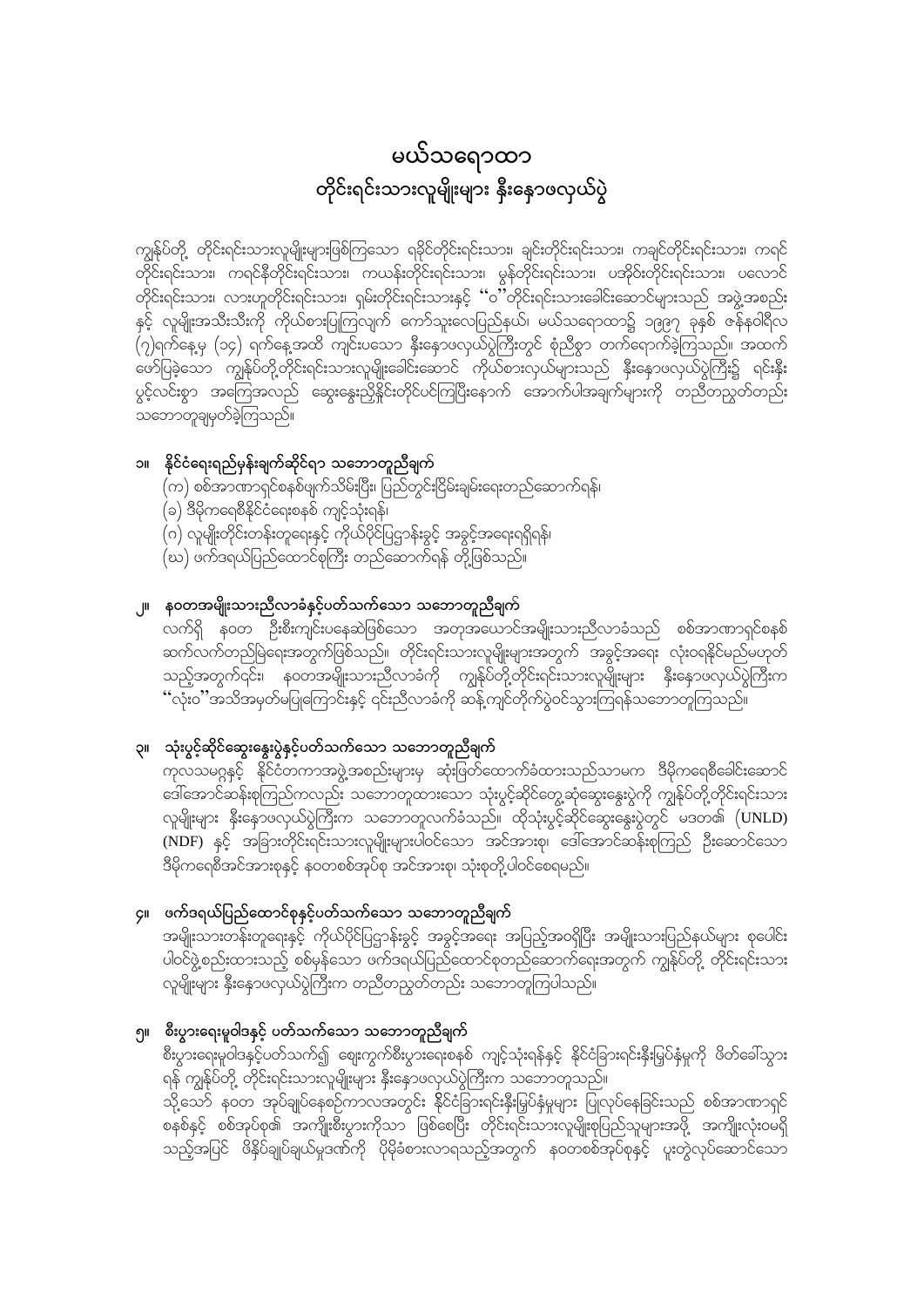ရင်းနှီးမြှပ်နှံမှုအပါအဝင် စီးပွားရေးလုပ်ငန်းအားလုံးကို ကျွန်ုပ်တို့တိုင်းရင်းသားလူမျိုးများ နှီးနှောဖလှယ်ပွဲကြီးက ာ<br>အပြင်းအထန် ကန့်ကွက်သည်။

### <sup>၆။</sup> မူးယစ်ဆေးဝါးနှင့်ပတ်သက်သော သဘောတူညီချက်

.<br>ဆိုင်ရာ မူးယစ်ဆေးဝါးတိုက်ဖျက်ရေးအဖွဲ့နှင့် ပူးပေါင်းဆောင်ရွက်သွားမည်ဖြစ်ကြောင်း၊ ကျွန်ုပ်တို့ တိုင်းရင်းသား ုပ္ပြဲ ။<br>လူမျိုးများ နိုးနောဖလှယ်ပွဲကြီးက တညီတညွှတ်တည်း သဘောတူသည်။

### ၇။ ဒီမိုကရေစီအင်အားစုများနှင့် ပတ်သက်သော သဘောတူညီချက်

နဝတစစ်အုပ်စုပြုတ်ကျရေးနှင့် အာဏာရှင်စနစ်ချုပ်ငြိမ်းရေးအတွက် နိုင်ငံရေးတိုက်ပွဲ၊ သံတမန်တိုက်ပွဲ၊ လူထု .<br>တိုက်ပွဲအပါအဝင် ဘက်ပေါင်းစုံ တိုးမြှင့်တိုက်ပွဲဝင်သွားရန် ကျွန်ုပ်တို့ တိုင်းရင်းသားနှီးနောဖလှယ်ပွဲကြီးက သဘောတူသည်။ ထိုသို့တိုက်ပွဲဝင်ရာတွင် ဒေါ်အောင်ဆန်းစုကြည်ဦးဆောင်သော ဒီမိုကရေအင်အားစုများနှင့် တန်းတူရည်တူလက်တွဲ၍ အမျိုးသားအခွင့်အရေးအတွက်လည်းကောင်း၊ ဒီမိုကရေစီအခွင့်အရေးအတွက် လည်းကောင်း၊ တပြိုင်နက်တည်း စည်းလုံးညီညွှတ်စွာ တိုက်ပွဲဝင်သွားကြရန်ကိုလည်း ကျွန်ုပ်တို့တိုင်းရင်းသား လူမျိုးများ နိုးနောဖလှယ်ပွဲကြီးက တညီတညွတ်တည်း သဘောတူကြသည်။

## ၈။ ASEAN နှင့်ပတ်သက်သော သဘောတူညီချက်

နဝတအုပ်ချုပ်နေသောကာလအတွင်း မြန်မာပြည်အား ASEAN အဖွဲ့ဝင်အဖြစ် လက်ခံခြင်းကို အတတ်နိုင်ဆုံး ဆိုင်းငံ့ထားပေးပါရန် ASEAN သို့ ပန်ကြားလွှာပေးပို့သွားရန် တိုင်းရင်းသားလူမျိုးများ နှီးနှောဖလှယ်ပွဲကြီးက သဘောတူသည်။

### ၉။ တပ်ပေါင်းစုနှင့်ပတ်သက်သော သဘောတူညီချက်

နိုင်ငံရေး၊စစ်ရေး၊ စည်းရုံးရေး စသည်တို့ကို ပိုမိုနိုင်မာလာအောင် ဝိုင်းဝန်းပံ့ပိုးတည်ဆောက်ကြရန် ကျွန်ုပ်တို့ .<br>တိုင်းရင်းသားလူမျိုးများ နှီးနှောဖလှယ်ပွဲကြီးက တညီတညွှတ်တည်း သဘောတူကြသည်။

### ၁၀။ ပြန်လည်ဆုံစည်းကြရန် သဘောတူညီချက်

အနည်းဆုံးတစ်နှစ်လျင် တစ်ကြိမ်၊ စုံစုံညှိညီဆုံစည်းကြရန် ကျွန်ုပ်တို့တိုင်းရင်းသားလူမျိုးများ နိုးနောဖလှယ်ပွဲကြီး က တညီတညွတ်တည်း သဘောတူကြသည်။

အတည်ပြုလက်မှတ်များ

- ၁။ ဗိုလ်ချုပ်အောင်သန်းလေး ကရင်နီအမျိုးသားတိုးတက်ရေးပါတီ (KNPP)
- ၂။ ဗိုလ်မှူးကြီးခွန်ဥက္က၁ ပအိုဝ်းပြည်သူ့လွှတ်မြောက်ရေးအဖွဲ့ (PPLO) ၃။ ဗိုလ်မျုးကြီးမဟာသန်း
	- ''ဝ''အမျိုးသားအဖွဲ့ချုပ် (WNO)
- ၂ ဗိုလ်မျုးကြီးစိုင်းပေါင်း "၀"ပြည်နယ်သွေးစည်းညီညွှတ်ရေးပါတီ (UWSP)
- ၅။ မိုင်အိုက်ဖုန်း ပလောင်ပြည်နယ်လွတ်မြောက်ရေးတပ်ဦး (PSLF)
- ၆။ ဗိုလ်မျုးကြီးဇော်ဆိုင်း ကချင်ပြည်လွတ်လပ်ရေးအဖွဲ့ (KIO)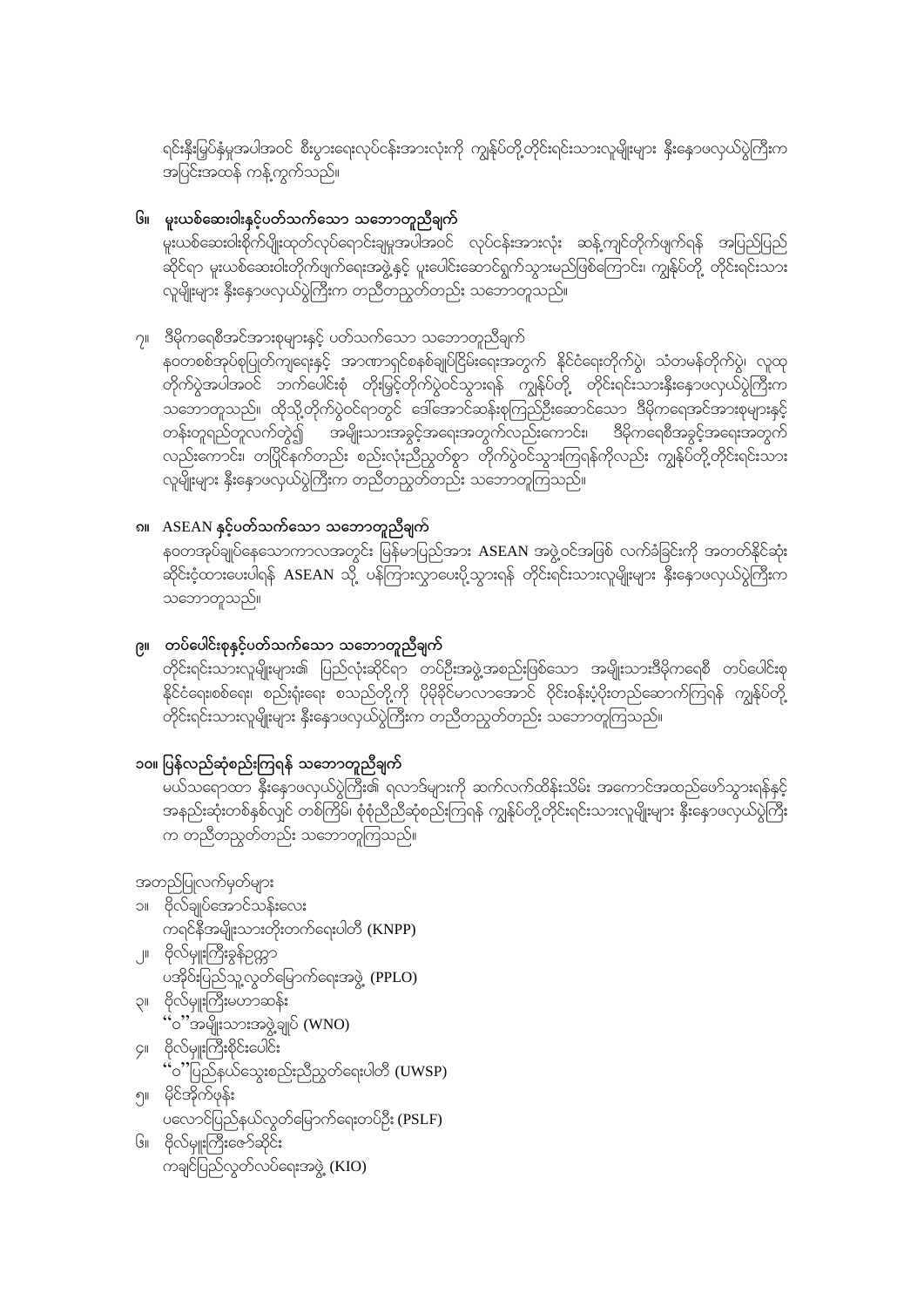|           | ၇။ ခိုင်မြတ်ကျော်                                               |
|-----------|-----------------------------------------------------------------|
|           | ရခိုင်ပြည်လုံးဆိုင်ရာကျောင်းသားနှင့်လူငယ်များအစည်းအရုံး (AASYC) |
| <b>ဂ။</b> | ာ္တယ္ပြဲသမီး                                                    |
|           | လားဟူဒီမိုကရက်တစ်တပ်ဦး (LDF)                                    |
|           | ၉။ နိုင်ဟံသာ                                                    |
|           | မွန်ပြည်သစ်ပါတီ (NMSP)                                          |
|           | ၁၀။ ခိုင်စိုးနိုင်အောင်                                         |
|           | ရခိုင်ပြည်လွတ်မြောက်ရေးပါတီ (ALP)                               |
|           | ၁၁။ ခွန်နားရှ                                                   |
|           | ကယန်းပြည်သစ်ပါတီ (KNLP)                                         |
|           | ၁၂။ စဝ်အွတ်ကေးဆီ                                                |
|           | ညီညွတ်သောရှမ်းပြည်တော်လှန်ရေးတပ်မတော် (SURA)                    |
|           | ၁၃။ ဆလိုင်းရွှေခါး                                              |
|           | ချင်းအမျိုးသားတပ်ဦး (CNF)                                       |
|           | ၁၄။ ခွန်ဟုမ်                                                    |
|           | ရှမ်းအမျိုးသားဒီမိုကရက်တစ်အစည်းအရုံး (SDU)                      |
|           | ၁၅။ ဗိုလ်ချုပ်ကြီးစောဘိုမြ                                      |
|           | ကရင်အမျိုးသားအစည်းအရုံး (KNU)                                   |
|           | ၁၆။ တဦးချင်းကိုယ်စားလှယ်များ                                    |
|           | (၁) စဝ်ဇန်ယောင်ဝေ (၂) နော်လီဇာဘင်ဆင် (၃) ခွန်းမာရ်ကိုဘန်း       |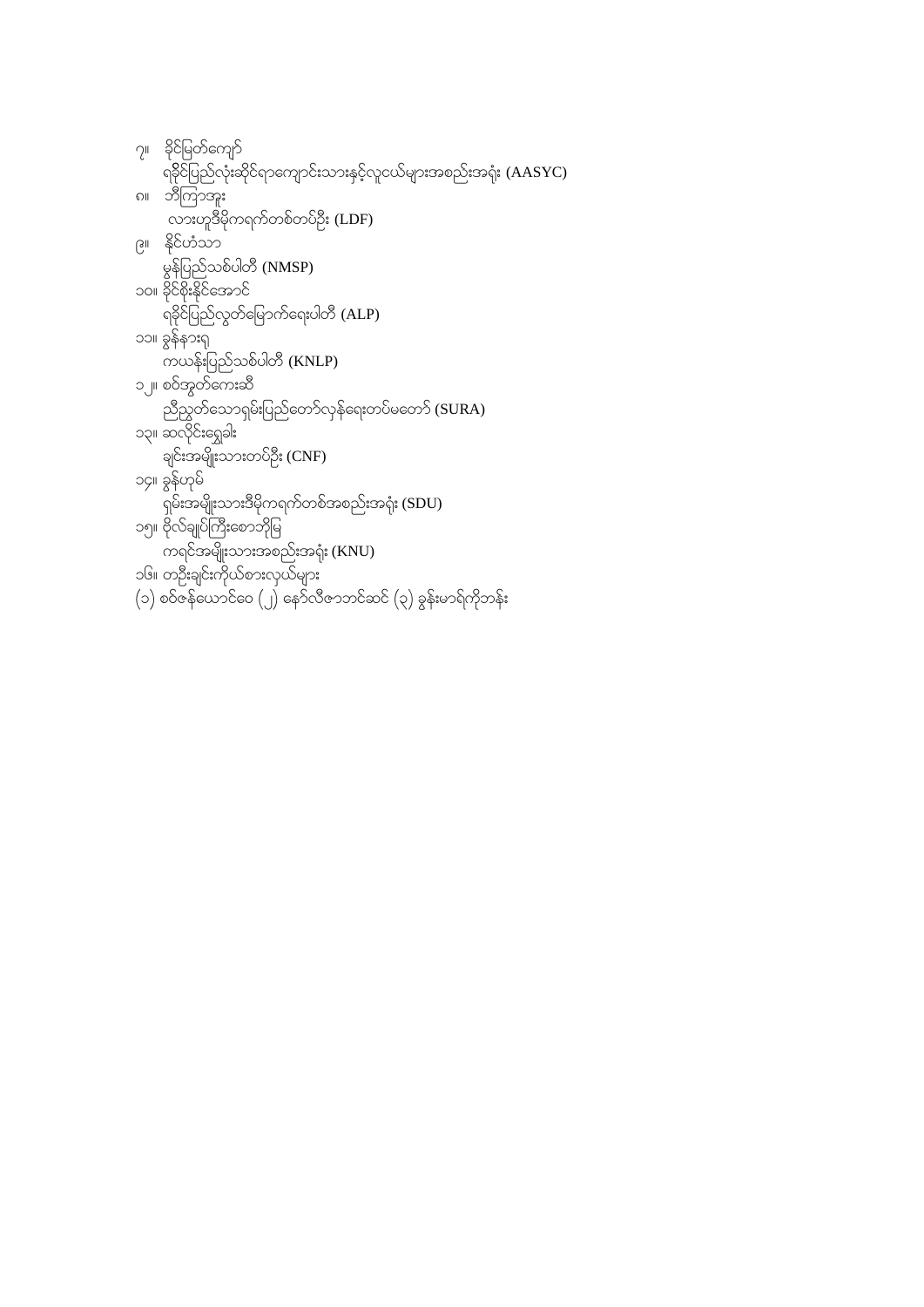### **ETHNIC NATIONALITIES SEMINAR (Mae Tha Raw Hta) Mae Tha Raw Hta Agreement**

We, leaders of Arakanese, Chin, Kachin, Karen Karenni, Mon, Pa-O, Palaung, Lahu, Shan and Wa ethnic nationalities, representing the various organizations as well as the nationalities, attended the seminar held from January 7 to 14, 1997 at Mae Tha Raw Hta in Kawthoolei.

We, leaders of nationalities mentioned above, after frank and cordial discussions in depth, have agreed upon the following terms.

#### **1. Agreement relating to Political Aims**

- (a) To dismantle the military dictatorship and establish peace in the country;
- (b) To practice the democratic political system;
- (c) To achieve the rights of equality and self-determination for each and every nationality;
- (d) To establish a federal union.

#### **2. Agreement Concerning the SLORC's National Convention**

The sham National Convention being held by the SLORC, presently, is for the perpetuation of military dictatorship. Since absolutely no rights will be gained for the ethnic nationalities, we, the Ethnic Nationalities Seminar, do not in any way recognize the SLORC's National Convention and agree to oppose it.

#### **3. Agreement Regarding Tri-partite Dialogue**

We, the Ethnic Nationalities Seminar, accept the tri-partite dialogue agreed to by Daw Aung San Suu Kyi, and called for by the resolutions of the UN and international organizations. The tri-partite dialogue must include three forces, namely the force composed of the National Democratic Front (NDF), Union Nationalities League for Democracy (UNLD), Peace and Democratic Front (PDF) and other ethnic nationalities, the Pro-democracy forces led by Daw Aung San Suu Kyi, and the SLORC military clique.

#### **4. Agreement Relating to Federal Union**

We, the Ethnic Nationalities Seminar, unanimously agree to establish a genuine federal union composed of national states having the full rights of national equality and self-determination.

#### **5. Agreement Relating to Economic Policy**

Regarding the economic policy, we, the Ethnic Nationalities Seminar, agree to practice a market economic system and invite foreign investments. However, as foreign investments, at present, are benefiting the SLORC military dictatorship only and increasing its oppressive power, we strongly object to them.

#### **6. Agreement Relating to Narcotic Drugs**

We, the Ethnic Nationalities Seminar, unanimously agree to cooperate with international narcotic drug eradication organizations for the eradication of the entire business of narcotic drugs, including cultivation, production and trafficking.

#### **7. Agreement Regarding Pro-democracy Forces**

We, the Ethnic Nationalities Seminar, agree to raise the fight, on all sides, in the fields of politics, diplomacy and people's action, for the dismantling of the SLORC military dictatorship. In this struggle, we agree also to join hands with prodemocracy forces led by Daw Aung San Suu Kyi, and act unitedly and simultaneously for the achievement of rights of the nationalities as well as democratic rights. Moreover, we acknowledge the National League for